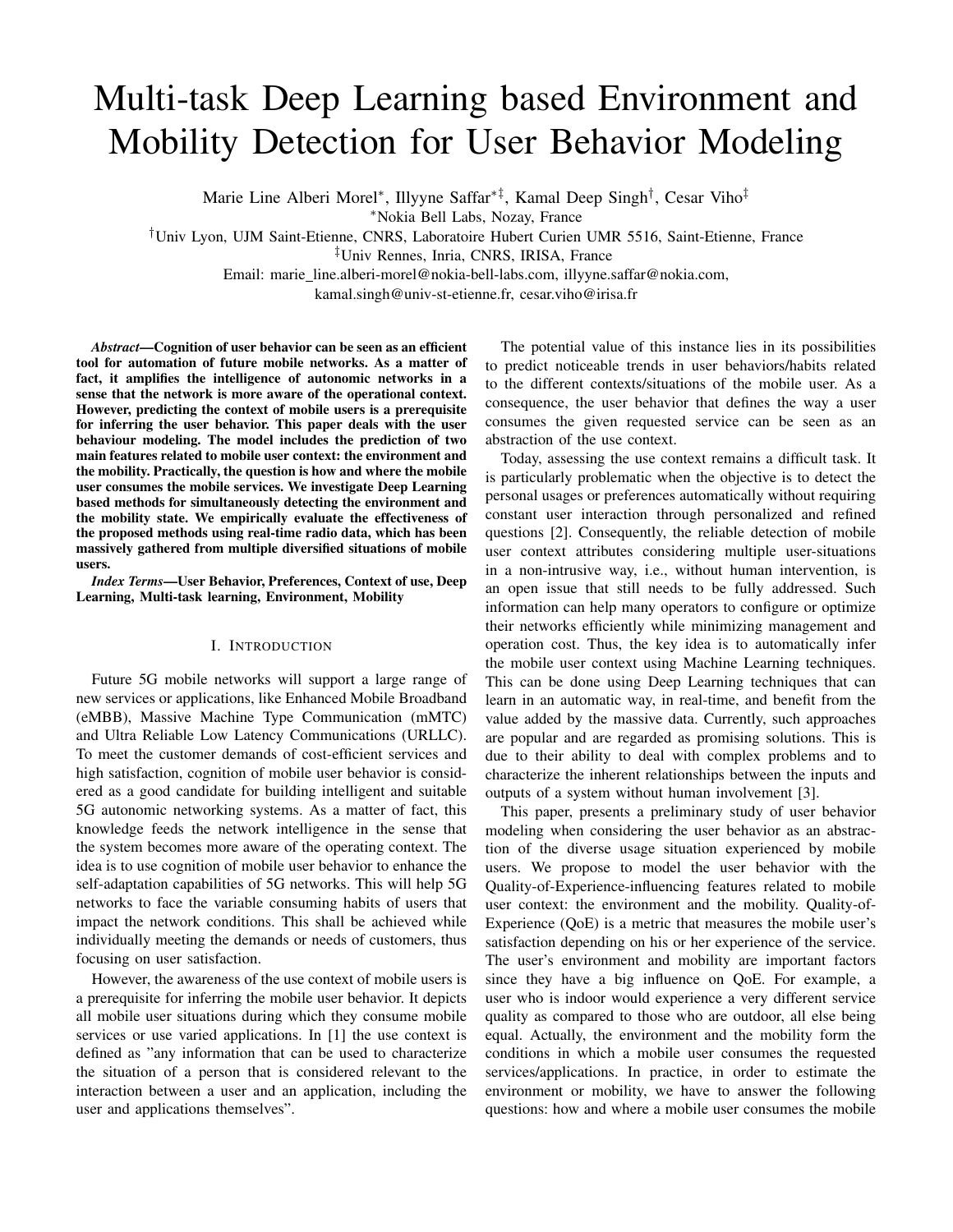services? Besides, these questions have to be answered at the same time (simultaneously) to detect and then predict the user behavior. Thus, to achieve it, we investigate the association of both Indoor/Outdoor Detection (IOD) and Mobility State Estimation (MSE). IOD refers to the detection of the mobile users' environments, that is to infer whether the user is Indoor or Outdoor [4]. MSE refers to the estimation whether a given user moves with low, medium or high speed. This is also specified as a requirement by LTE/5G specifications [5].

We investigate a multi-task based deep learning solution to simultaneously detect a user's environment and mobility state. This leads us to following contributions. We provide an analyses of mobile user behaviour and use context. We perform mobility state detection, which is further developed to achieve simultaneous multi-output (IOD/MSE) classification. The empirical evaluation based on real-time and highly representative 4G radio data, consisting of 3GPP signals measured by phone devices, shows the effectiveness of our approach. This data includes ground truth information and the whole dataset has been massively gathered from many diverse mobility situations and many environment types. The results also prove that the simultaneous detection of the environment as well as the mobility state estimation can be achieved with high accuracy.

The rest of this paper is organized as follows. Section II introduces the prior related work; Section III defines the user behavior and presents a discussion in terms of service usage; Section IV studies the user behavior modeling focusing on the simultaneous detection of usage environment and mobility state.

#### II. RELATED WORK

Only a few works in literature have addressed IOD and MSE using Machine Learning techniques.

The work in [6] addressed IOD using a set of signals coming from mobile phone sensors (radio signals, cell signal strength, light intensity, battery temperature ...). They proposed an IOD solution based on ML algorithms and more precisely a semi-supervised ML approach. Their solution, implemented on different android devices, shows a 92.33% of accuracy. It provides the highest detection performance in comparison to existing methods such as a supervised classifier. In [7], authors considered IOD from the network side as a classification issue. Once the indoor or outdoor location is detected, this new information further helps with other signals to localize the mobile user. For the IOD classification task, they used the radio signals RSRP and RSRQ signals and tested many algorithms: Support Vector Machine (SVM), logistic regression and random forest. SVM was the solution retained since it performed best. These papers show the interest of using ML approaches for IOD. Thus, this motivates us to investigate similar solutions.

Concerning mobility detection, some works already exist in literature. The work in [8] uses radio signal measurements collected under different mobility situations (low, medium, high speed). The signal attenuation is automatically estimated. This, in turn, helps to efficiently classify the mobile user



Fig. 1. User Behavior Model

environment (pedestrian, incar, non-moving) and it finally improves the handover process. In [9], authors use RSRP measurements which suffer from fading over time as a function of UE speed. They propose two methods: either based on a spectral analysis or based on a time-based spectrum spreading. In [5], the authors propose a method for estimating the UE mobility, that relies on UE history information about the UE cell sojourn time. Using such information, the eNB classifies the speed to one of the three mobility classes defined in the 3GPP standards. Both methods for mobility estimation, [9] and [5], have shown good results. Both [9] and [8] confirm that the user mobility is strongly correlated to a user's environment. In [10], authors use the knowledge extracted from simple features such as the cell ID and the sojourn time, in previously visited cells, to predict the user mobility and his future location. An interesting work has been presented in [11], where authors evaluate the user mobility in 5G networks according his behavior, his preferences and his tendencies.

To the best of our knowledge, no study has been conducted on the association of IOD and MSE using Deep Learning techniques. To efficiently estimate the user environment and mobility state at the same time, our proposed deep learning solution will use a dataset composed of radio signals as well as the data linked to power, quality and mobility.

#### III. USER BEHAVIOR: MODEL AND ANALYSIS

The context of use is defined in [ISO 13407:1999] standard as the characteristics of the users, tasks and the environment in which the system is used. This standard highlights the requirements to know not only the context of use, but also information on user (demographics), system and applications because the context affects the service/application usage situation as well as the user and the used technology. Therefore, the user behavior shall be the direct reflection of all the usage situations of mobile services.

We propose to model the user behavior by abstracting diverse usage situations experienced in the delivery zones of mobile services. For this, the model is based on the QoEinfluencing factors of user contextual information that links the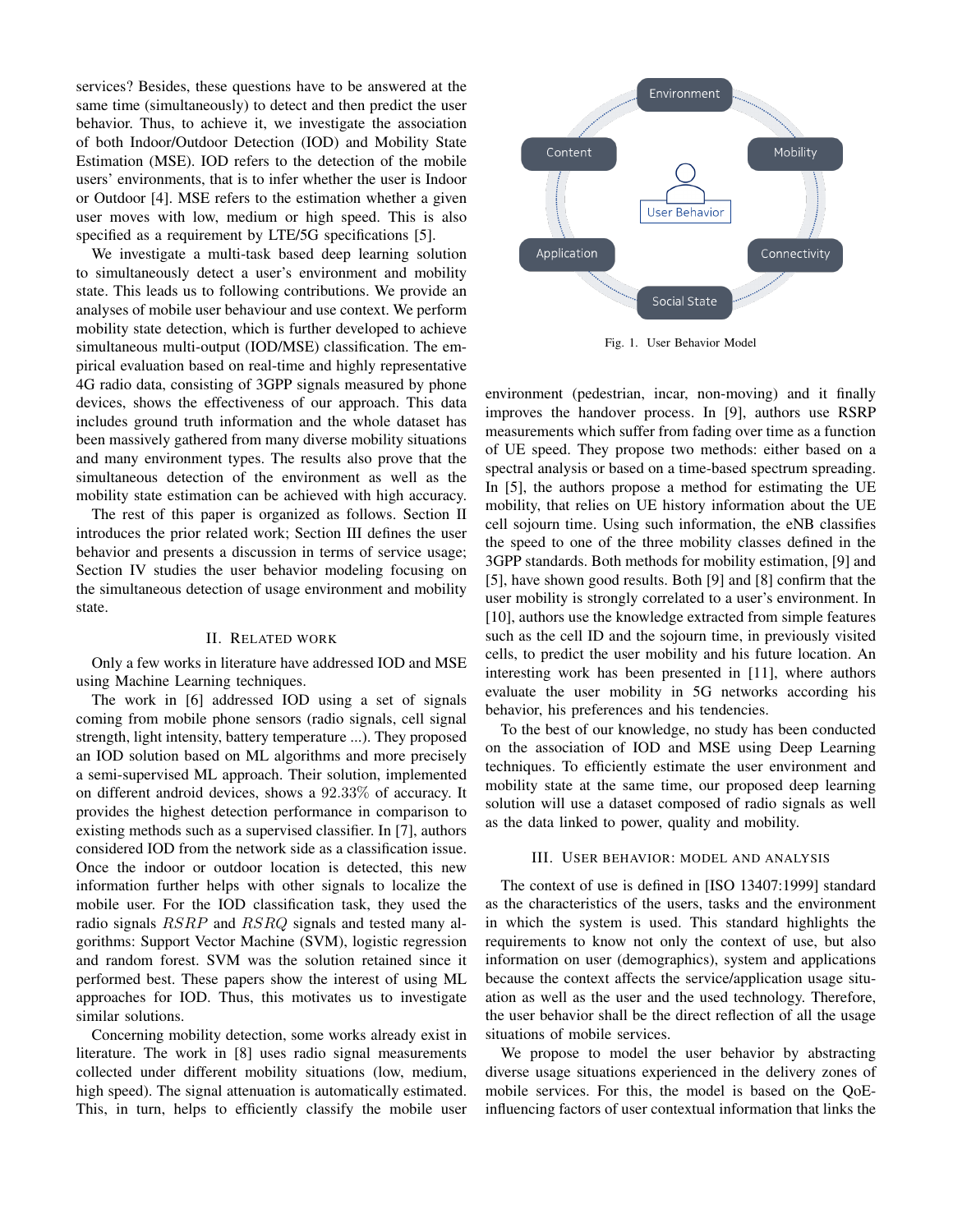| Context     | Environment                    | Indoor (home, office, café) / Outdoor (incar, suburban, urban)                         |  |
|-------------|--------------------------------|----------------------------------------------------------------------------------------|--|
|             | Mobility, speed                | Walking, driving, standing, sitting,                                                   |  |
|             | Access medium, radio interface | Wired, wireless, 3G/4G/5G, WLAN                                                        |  |
|             | Social                         | Alone, with a person, with a group                                                     |  |
| Application | Type                           | VoIP, live or non live service, Web access, VoD with short/full movies, on-line gaming |  |
|             | Content                        | Action movie, interview, video-conference or video call, image, synthesis              |  |

TABLE I QUALITY-OF-EXPERIENCE-INFLUENCING FACTORS OF CONTEXTUAL INFORMATION

usage situation and the application. The contextual information is summarised in Table I.

The contextual information is classified into two main categories of QoE influencing factors: use context and application. The use context includes the environment, with more refined information like indoor/outdoor location (instead of only the exact user coordinates), device speed and orientation, the social context, i.e., people around the user and the type of access medium. The applications used on mobile devices are diverse. They include communication, web, social network applications, multimedia streaming, TV channels applications and also mobile apps [12]. The user behavior depicted in Figure 1 is then modeled as a multi-attribute entity. Each attribute is directly linked to the service usage and is defined as follows:

- Environment (indoor, outdoor ...),
- Mobility (low, high ...),
- Connectivity  $(3G, 4G, 5G, \ldots)$ ,
- Social state (alone or in a group)
- Application (conversational, video, ...)
- Content (news, sport, action movies, ...)

Contrary to traditional TV users who just watch scheduled programs, mobile service users are free to choose the content they want, at any point in time and space. During a day, a user can be in different situations, such as walking outdoor, in a car, at the work office, in a mall, in a cafe or at home. As a matter ´ of fact, mobile users' preferences for certain applications or contents is linked with the usage situations [13]. Statistical studies show that mobile phones are mostly used in a building for internet service  $(80\%)$  and for a call  $(70\%)$  [14]. This can be explained by the fact that the different use contexts pose their own limitations, which in turn impact the potential application usages. In [12], [15], [2], the most commonly mentioned physical environments of application usage are again indoors (waiting halls or lounges, work, home and cafes), but also include vehicles, such as public transportation and private cars. In motion, audio is the preferred media, whereas, during stationary reception, text and video are the most pleasant media. For information assimilation, the café environment is preferred, while the bus or car environment is not that preferred. This is explained by the calm and the pleasant atmosphere of a cafe which is suitable for focusing on ´ viewing. In the bus context, people may focus their attention to, e.g., watching mobile TV, but the complicated task on the move results generally in an unpleasant experience of entertainment.

Consequently, the mobile devices are mostly used in indoor or in-car context. The environment and mobility are therefore important factors for describing the mobile user behavior when he is experiencing a service. In the following, we investigate the prediction of the user behavior when connecting to cellular networks and experiencing an application. The prediction will focus only on two QoE-influencing features, the environment and the mobility state.

## IV. USE CASE ANALYSIS: ENVIRONMENT AND MOBILITY **DETECTION**

In this section, we study the simultaneous detection of user environment (Indoor, Outdoor) and mobility state (Low, Medium, High) using a deep learning approach.

### *A. Why Multi-Task Deep Learning?*

In machine learning, we use the concept of Multi-Task Learning (MTL), when a single model is used to solve a series of related tasks (by task we mean: regression, prediction, etc.). The idea of MTL is inspired from human learning activities. As humans, we often use the same basics that provide us with the necessary skills to learn several tasks and master more complex techniques. For example, we use the algorithmic and the theoretic knowledge, which serves as a base acquired at school, to further learn different programming language.

Generally, to guarantee good performances while training a Multi-Task model, we should ensure that there is a correlation between the different tasks. Indeed, correlation between tasks means that some relation exists among the tasks and capturing such information can result in better performance, as compared to learning each task independently [16] [17].

Works in machine learning treat IOD and MSE tasks independently. However, in practice, analyzing the user behavior requires simultaneously processing both the tasks since they both impact the user behavior. The idea of this paper is to predict the user behavior by detecting the environment and the mobility state at the same time. This requires to simultaneously perform MSE and IOD using an approach based on multitask deep learning (DL-MTL). Actually, DL-MTL for the user behavior context can provide a better generic model rather than studying every specific behavior separately. When for a given single task the features are not sufficient, or very noisy to the point that the model can not quantify its relevance, then DL-MTL can help solving this issue. DL-MTL can do that by using additional features intended for other tasks to clarify and provide additional information and evidence for its relevance or irrelevance [18], [19].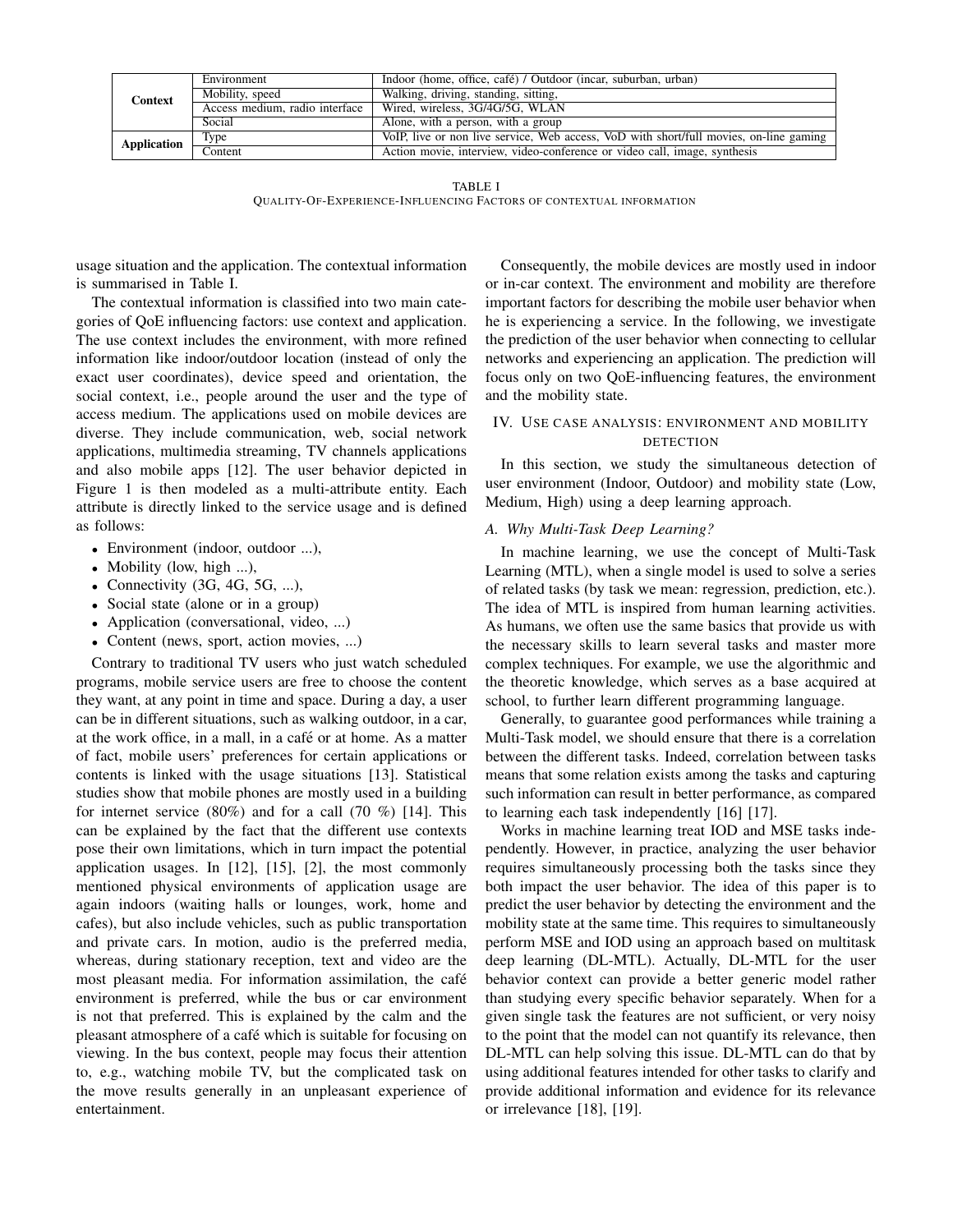

Fig. 2. Data collection modes

#### *B. Dataset Description*

To use Deep Learning, it is useful to have massive input data. Furthermore, deep learning is used for the problems where modeling relationships between large number of parameters is not tractable. This is the case in our problem because we simultaneously infer both the attributes of environment and mobility. The model has to extract, at same time, the complexity of the variety of situations imposed by all the available combinations generated by the two attributes. Actually there are two ways to collect data (Figure 2) :

- Drive test mode: this mode is widely used to collect data. It is a mode in which a vehicle or people equipped with sensors move in specific places to collect data. However, this controlled mode imposes limits on capturing the reality. Such data collection campaigns are run for limited hours per day during short periods (couple of weeks) and at some specific places. For user behavior prediction with DL-MTL approach, using data collected in drive test mode will not deliver a generic model, since, we will miss big sides of users' behavior, for example the case of his night life, etc.
- Crowdsourcing mode: Recently surfaced with big firms like Google and Netflix, the crowdsourcing mode allows to gather data more cheaply and in large quantities, more than ever before. But most importantly, it allows to better reflect the users' behaviors by capturing a huge diversity of their experiences. In this mode, the collected data consists of signals measured by the mobile phones. This data is gathered and controlled by the network of a tenant (e.g. service provider or application provider) in order to mine personal information. To be able to do this, first users should agree and should themselves install the necessary software.

In our case, we propose to collect data for the training phase using a crowdsourcing mode controlled by the operator. This mode allows us to gather data inside the network and corresponding to UE-specific radio measurements and additional data required to do the labelling and then to train the model in supervised mode (Figure 3). This, in turn, improves the machine learning performance because with this data collection mode, we get more highly representative data.

For our study, we are using a dataset that has been collected in a crowdsourced mode. With this campaign of data measurement, we try to build a dataset as close as possible to the complexity and the variety of several locations in France visited by mobile user moving in real world. Figure 4 shows the places where our dataset has been collected. Every red point corresponds to a visited place (and implicitly the roads linking two visited points). The collection duration corresponds to 16 months with an average  $24h/7$  with an average of 1 measurement per 15 seconds while the mobile phone session is active and 1 measurement per 2 minutes otherwise. For 16 months of massive collection the measurements are related to many different and diversified environments like mountain, beach, forest, companies, cafes, streets, bars, parks, restaurants, lakes, etc. This includes many cities and places like countryside, villages, small cities, metropolis, and different countries, but for this paper we are only studying the data collected in France. Thanks to this long data collection period, the data has been collected in every type of weather such as rainy, sunny, snow, etc.

## *C. Environment and Mobility Detection system: architecture and implementation*

We aim to compare the system with two independent classification tasks versus the one with two simultaneous tasks. The system performing simultaneous tasks uses similar input signals, whereas, the system with independent tasks uses separate input signals for each task. There exist many methods in literature for MTL with deep learning: parameters sharing, feature sharing,... [19], [18]. We are interested in the most used approach which is a classical method of MTL consisting in sharing hard parameters. MTL with sharing of hard parameters consists on sharing the first hidden layers between the tasks. Then some specific layers are specified for every task. Using this method reduces often the overfitting risk. Thus, we propose the MTL system as described in Figure 5. It is composed of three main parts :

• Input: A first input layer fed with shared features for both IOD and MSE tasks treated simultaneously. These inputs consists in of 7 main signals. Recall that we focus



Fig. 3. Data collection scheme for training and serving phases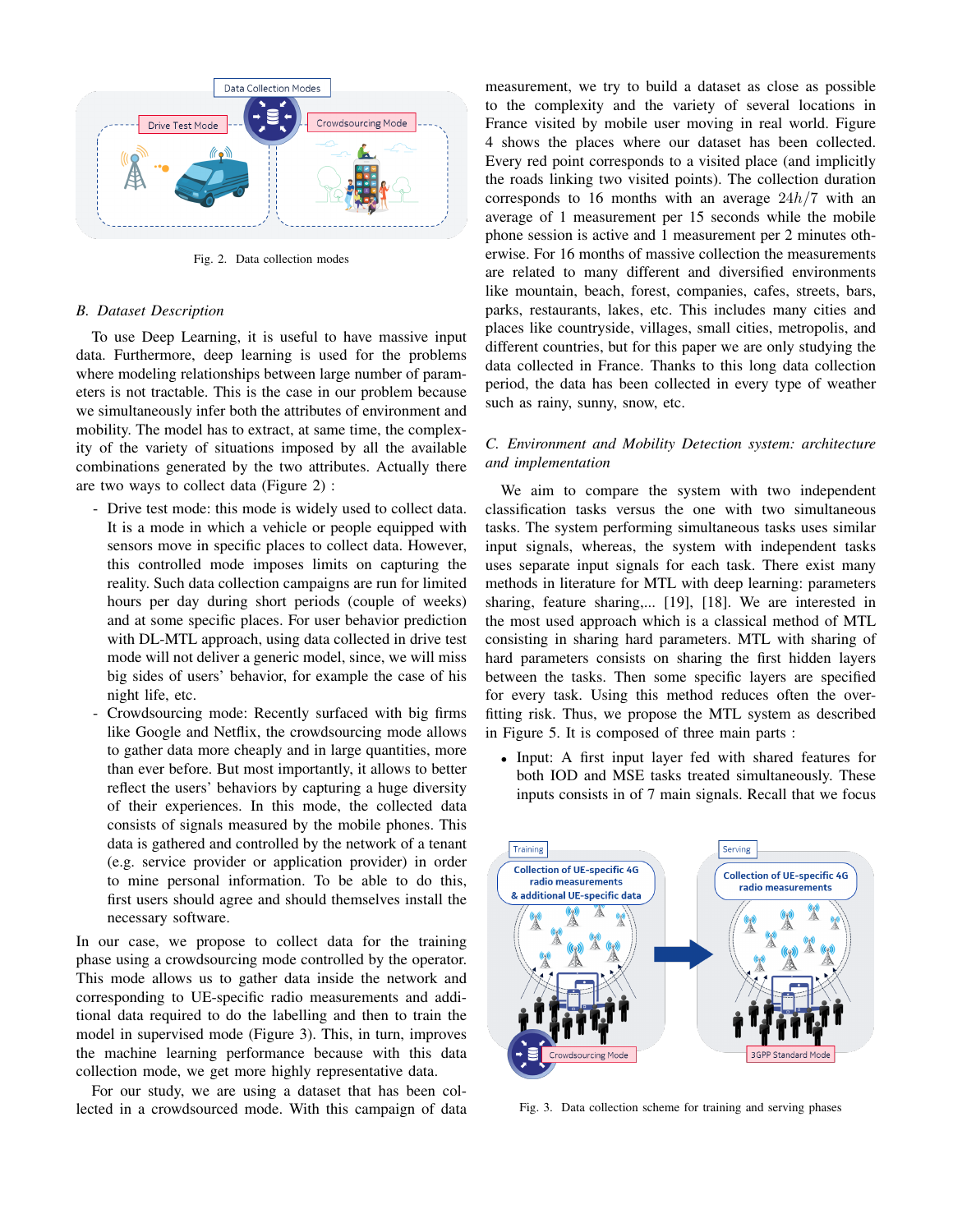

Fig. 4. Data collection points in France: multiple environments and places

on features that can be collected in the 4G infrastructure side.

- RSRP: Average received power of the Reference Signal (RS). The RSRP value lies between -140 dBm to -44 dBm
- CQI: Channel Quality Indicator that is used to indicate the most appropriate transmission modulation and coding scheme to be used
- TA: Timing Advance is used to control UL signal transmission timing
- MI: The number of the Cell ID changes (NCID) in a sliding window of a given duration (TCRmax)
- ST: Sojourn time in a cell
- Extra Signals : signals derived from  $RSRP$  and  $TA$
- Label: Indoor or Outdoor label for the IOD & Low, Medium, High mobility label for the MSE
- Core : Containing 2 main blocks: (1) first block for feature extraction. (2) second block of hidden layers.
- Output : An output layer for IOD (2 Classes: Indoor, Outdoor) and MSE (3 Classes: Low, Medium, High).

DL-MTL is implemented with both Scikitlearn and Keras in python. We tune Neural Network hyper-parameters using a GridSearch algorithm (which simply is an exhaustive search through a manually specified subset of the hyper-parameters for Deep Learning). The DL-MTL module is then a feed forward neural network composed of an input layer, an output layer, 5 fully connected hidden layers. We added also 2 dropout layers to regularize and minimize the over-fitting.

The compared system which implements independent tasks is explained as follows. IOD task is done using the input features and a supervised Deep Learning algorithm described in [4]. MSE task uses a part of features described above and use a similar Deep Learning algorithm.

#### *D. Results and discussion*

The training is done using the labeled part of our dataset. For training, we used (70%) of the labeled data and we used the (30%) remaining for the model performance evaluation.

DL-MTL shows good performance in terms of accuracy when trained on our crowdsourced dataset: 97.21% for IOD and 93.18% for MSE. However, the accuracy alone can not quantify the overall performance even if faced with the issue of unbalanced data. Indeed, preliminary statistics of our data show that the data proportion between indoor and outdoor classes is unbalanced. For the IOD task, as shown in the figure 6, we have 75% Indoor instances vs. 25% Outdoor instances. For the MSE task, we have 90% Low vs. 5% Medium vs. High 5% instances.

This issue of unbalanced data is not related to the data collection constraints, but it is rather due to the real human activity. Effectively, users are more static and indoors rather than in mobility situation or outdoors. Moreover, users prefer to use their mobiles in specific situations. Thus, we also use F1-score metric in addition to the accuracy for performance evaluation. F1-score is one of the most used metric in case of unbalanced data classes. F1-score metric by definition is the weighted average of *Precision* and *Recall* according to the following relation:

$$
F1-score = 2.\frac{Precision. Recall}{Precision + Recall}
$$

where *Precision* is the number of correct positive results divided by the number of all positive results returned by the classifier, and *Recall* is the number of correct positive results divided by the number of all relevant samples.

|                  | F1-score with DL | F1-score with DL-MTL |
|------------------|------------------|----------------------|
| UOD <sup>"</sup> | 92.81% [4]       | $97.19\%$            |
| <b>MSE</b>       | 78.30%           | $\mathbf{87.69}\%$   |

TABLE II ENVIRONMENT AND MOBILITY SUPERVISED CLASSIFICATION PERFORMANCE: F1-SCORE VS. DL ARCHITECTURE & DL-MTL ARCHITECTURE

Resolving the tasks simultaneously can optimize the user behavior model in general. As shown in Table II, IOD and MSE have better performance with a DL-MTL architecture. As seen in Table II, the performance gain for MSE task is approx. 10%. Note that this performance improvement was obtained without changing any other parameter like input features, data etc. The correlation between the environment and the mobility has been beneficial for both the tasks. With such structure they have shared data inputs that brought to each others meaningful additional information (for example a user can't be indoor with medium or high speed). Moreover, the extra output contributes further in fine tuning the neural network parameters during training. That is why DL-MTL is showing better performance.

For our work, we consider that 5% of error is tolerable that is to say an F1-score of 95%. This is inspired from network dimensioning requirement. Indeed, while mobile networks dimensioning, an error up to  $5\%$  is qualified as an admissible error rate. The first task delivers performance above the fixed threshold, however the MSE is still under 95% of F1-score.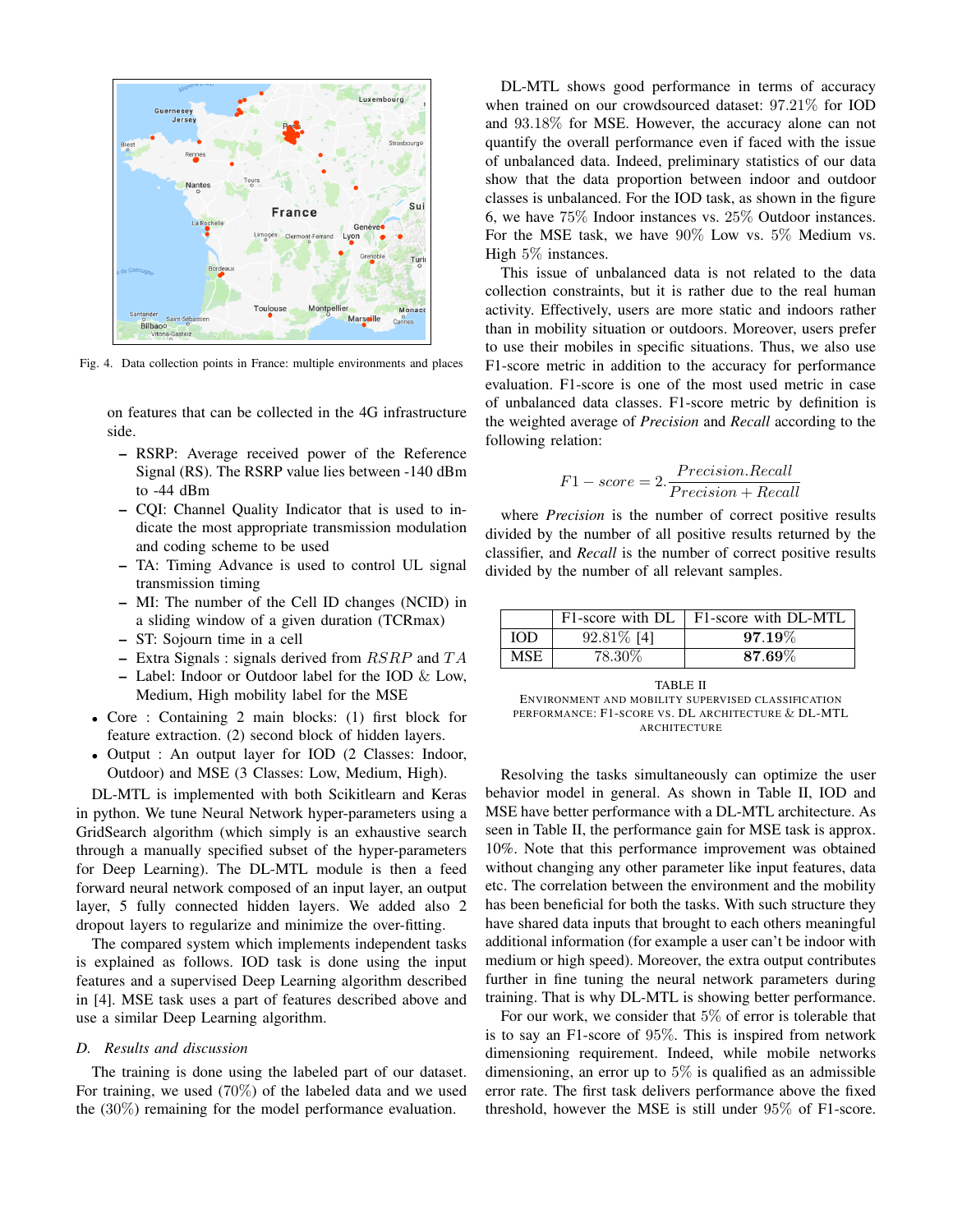

Fig. 5. Multi-Task Learning using Deep Learning architecture. Note that there are several hidden layers and not just one as it may initially appear.

Considering this, the IOD task performance achieves a good performance, but MSE still needs to be improved.

The confusion matrix for MSE illustrated in Figure 7 shows that the model is classifying well the Low mobility class (with more than 90% of "true positives"), but relatively less well for the Medium and High mobility classes (with less than 75% of "true positives"). This is explained by the fact that the dataset is unbalanced as shown in Figure 6 that depicts the mobility state distribution per environment. This challenge is inherent to the user behavior: people are mostly in static condition than in high speed. Moreover, as soon as the user speed increases, the network quality deteriorates and consequently the user switches to 3G or even to GSM (sometimes). These two phenomena result in less data collected in these scenarios. For future work, we intend to investigate further to solve the issue due to the lack of balance between the mobility classes by adding other relevant features for training. The objective will be to help DL-MTL to detect the Medium and the High

classes more efficiently.

#### V. CONCLUSION

The use context has a great importance for tracking user's behavior or preferences. The personalization shall be done for multiple contexts of use and thus, address multiple users and usage situations.

Thus, in this paper, we focused on modeling user behaviour and the use context. Two important elements of user behaviour and use context were considered: environment (indoor or outdoor) and mobility (low, medium or high). These tasks named as indoor/Outdoor detection (IOD) and Mobility State Estimation (MSE) were performed using deep learning. We used a real massive data-set consisting of input signals obtained from the mobile network.





Fig. 6. Mobility State distribution per Environment

Fig. 7. Confusion Matrix for the MSE Task - Multi-Task Learning case